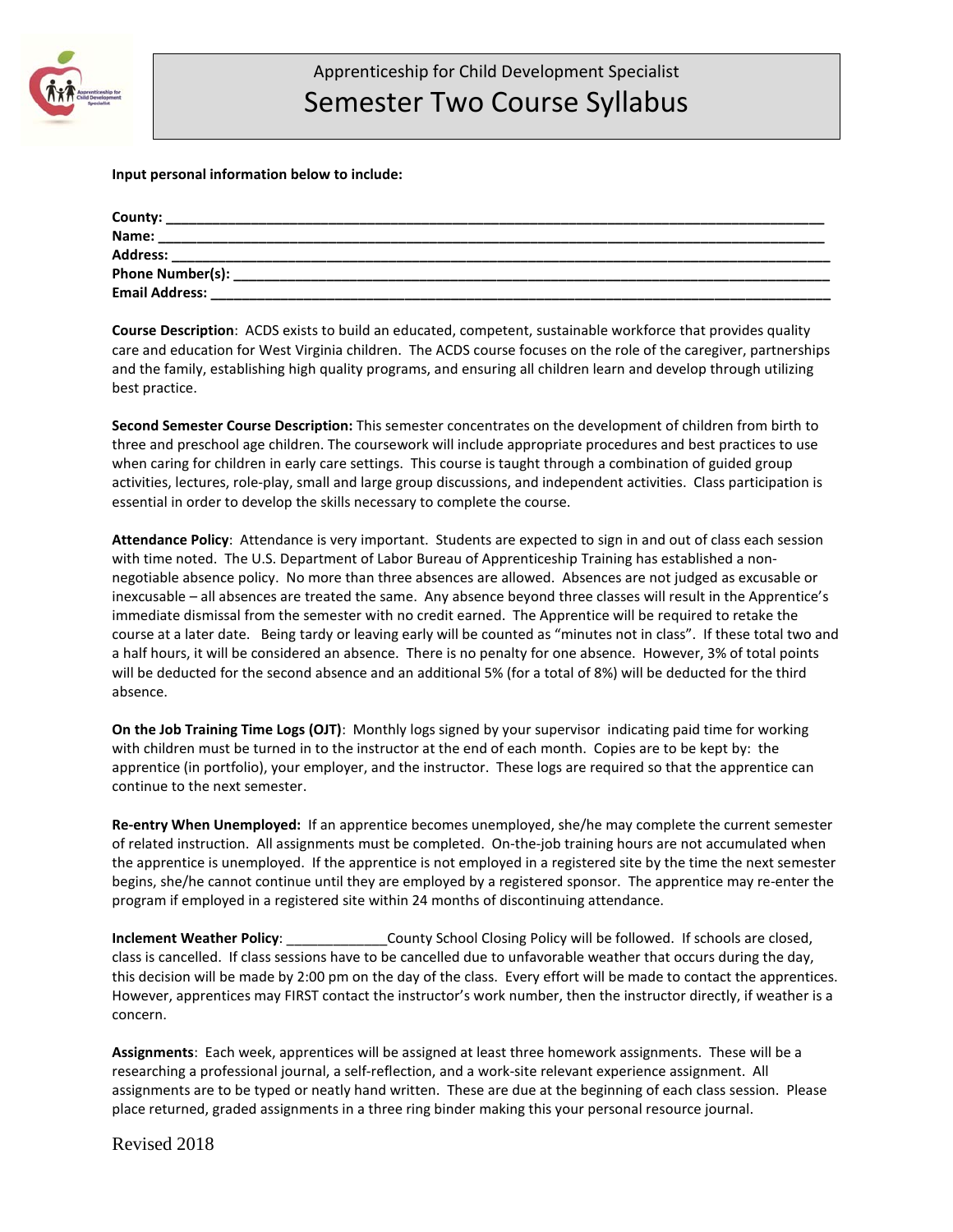Research Assignments: Apprentices will be assigned an article from a professional magazine with a Reader's Card (Instructor to provide). Read and follow the directions on each card to complete the assignment. Reflection Assignment: Students will be given a statement or situation and asked to write about their thoughts, feelings, or ideas on the topic. This writing should be more than a paragraph, but not more than two pages. Relevant Experience Assignments: Each week students will complete an observation/activity. The format will be given each week. This assignment should be at least one page.

Final Project: During the first three weeks of the course, apprentices receive a final project topic. This project will be presented orally to the class, with a copy of appropriate handouts for classmates.

Portfolio: Even though apprentices do not receive a grade for their portfolio, it must be checked and approved before they receive the certificate for the semester.

**Grading and Late Work Policy**: The ACDS grading scale is: 100-94% (A), 93-86% (B), 85-80% (C). Apprentices must complete all assignments and achieve at least an 80% to pass (total of 521 points). All weekly assignments (research, reflection and relevant experience) are due at the beginning of the next scheduled class. Neatness, spelling, and grammar will be considered when assigning points. If an assignment is turned in late, one point will be deducted EACH week and for each assignment. All assignments MUST be submitted by week 14, to be considered for successful completion. The instructor may provide opportunities for extra credit, if needed. Homework comprises 60% of total grade, 30% is quizzes and tests and 10% is the final project. The following is the point system that will be used.

| <b>Relevant Experience</b>                  | 15 points per week | 195 points possible |
|---------------------------------------------|--------------------|---------------------|
| Research                                    | 10 points per week | 130 points possible |
| Reflection                                  | 5 points per week  | 65 points possible  |
| Quizzes                                     | 50 points each     | 100 points possible |
| <b>Final Project</b>                        | 65 points          | 65 points possible  |
| <b>Final Exam</b>                           | 100 points         | 100 points possible |
| <b>TOTAL</b>                                |                    | 655 total possible  |
| Points deducted for 2 <sup>nd</sup> absence | 20 points deducted |                     |
| Points deducted for 3 <sup>rd</sup> absence | 52 points deducted |                     |
| Extra credit points                         | 25 maximum         |                     |
| <b>Final Grade</b>                          |                    |                     |

**Tape Recording Policy**: If an apprentice wishes to tape record a class, he/she must receive permission from all parties in the class out of common courtesy and good ethics.

**Confidentiality: Remember, what is said in class – stays in class!** Everyone needs to feel comfortable enough to talk about their experiences without fear of comments being shared with others. Whenever a situation is discussed in class, names of children and families should be changed to protect identity of all parties involved.

*This program is being presented with financial assistance as a grant from the West Virginia Department of Health and Human Resources and is administered by West Virginia Early Childhood Training Connections and Resources, a program of River Valley Child Development Services.*